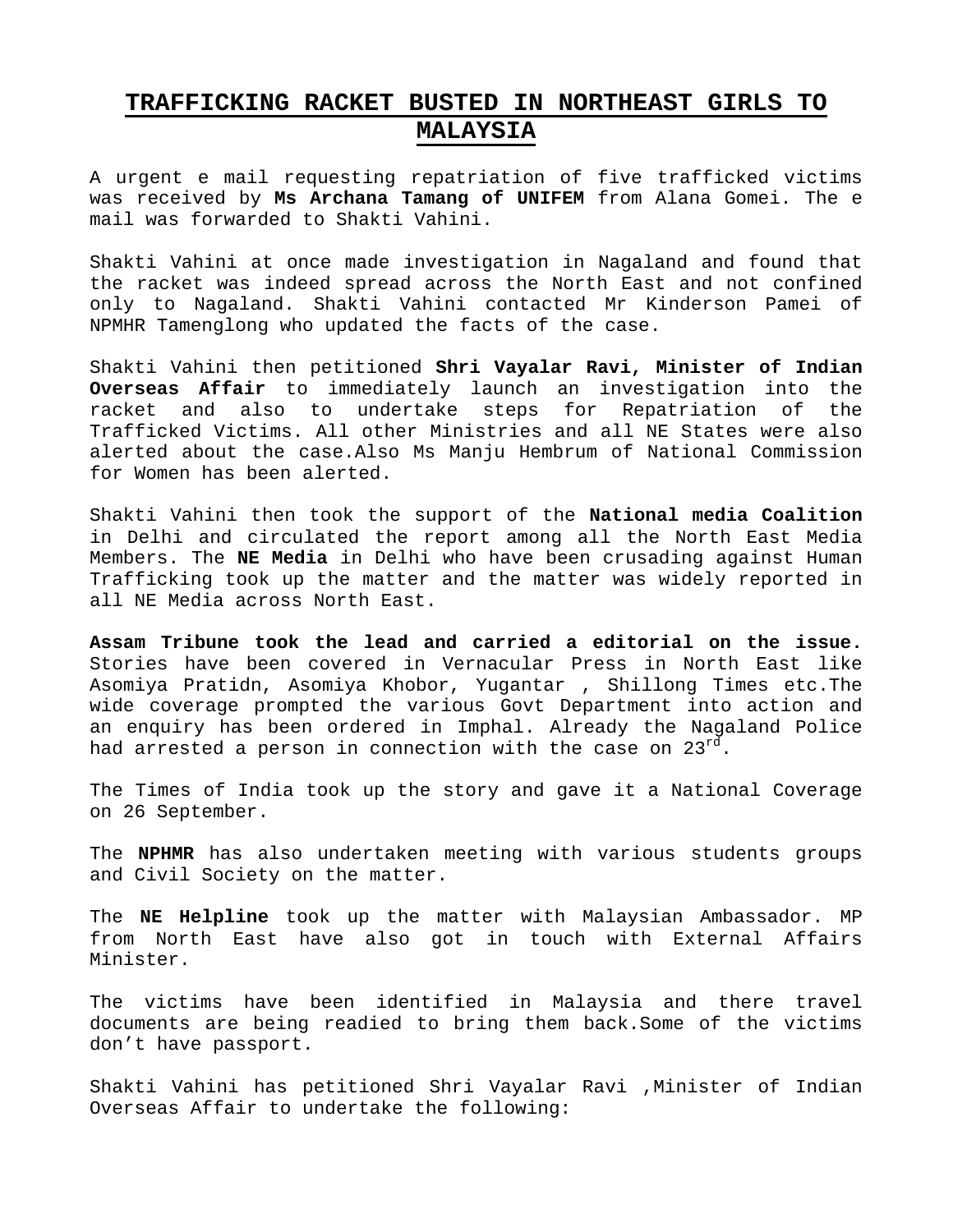- 1. To talk to the Malaysian Govt and get the case registered against Mr Ricky Ho for indulging in Illegal Trafficking. The Ministry of Indian Overseas Affairs can hire a lawyer to represent the victims and Indian Government.
- 2. To get the case registered in Imphal for prosecution of the trafficker on the statements of the victims.
- 3. Immediate confiscation of passports of Traffickers who are part of the Crime in India.
- 4. To order a complete enquiry into the working of these trafficking gangs in North East by the **Central Bureau of Investigation** as the trafficker's network is spread across the North East.

The Case needs Investigation by the CBI as there have been lot of cases being reported of NE Girls being lured to South East Asian Countries.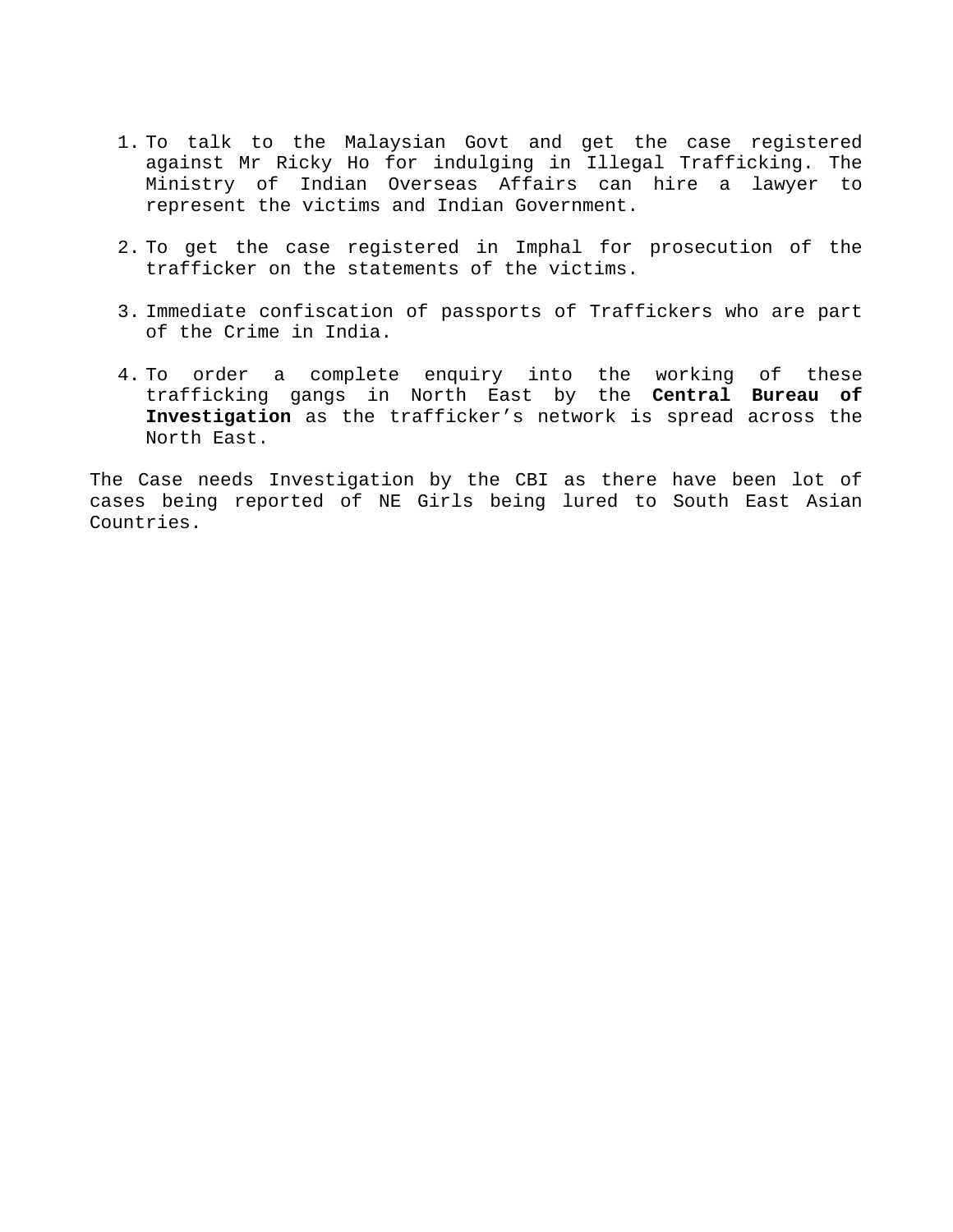#### **Letter submitted to Shri Vayalar Ravi Minister for Overseas Indian Affair Dated: 2.10.2008**

**To, Shri Vayalar Ravi, Ministry of Indian Overseas Affairs, Akbar Bhawan, New Delhi** 

**Subject: Indian Trafficked Victims in Malaysia** 

Sir,

We thank you for the immediate action taken by your ministry in identifying the victims and also undertaking the process of Repatriation of Victims.

The steps taken by the Ministry is commendable.

We appeal to you for the following:

- 1. To talk to the Malaysian Govt and get the case registered against Mr Ricky Ho for indulging in Illegal Trafficking. The Ministry of Indian Overseas Affairs can hire a lawyer to represent the victims and Indian Government.
- 2. To get the case registered in Imphal for prosecution of the trafficker on the statements of the victims.
- 3. Immediate confiscation of passports of Traffickers who are part of the Crime in India.
- 4. To order a complete enquiry into the working of these trafficking gangs in North East by the **Central Bureau of Investigation** as the trafficker's network is spread across the North East.

With Kind Regards,

Ravi Kant Executive Director , Shakti Vahini

Copy to: 1. Secretary(HOME) 2. Secretary( Foreign Affairs) 3. JS(NE) 4. Secretary ( Ministry of Women and Child)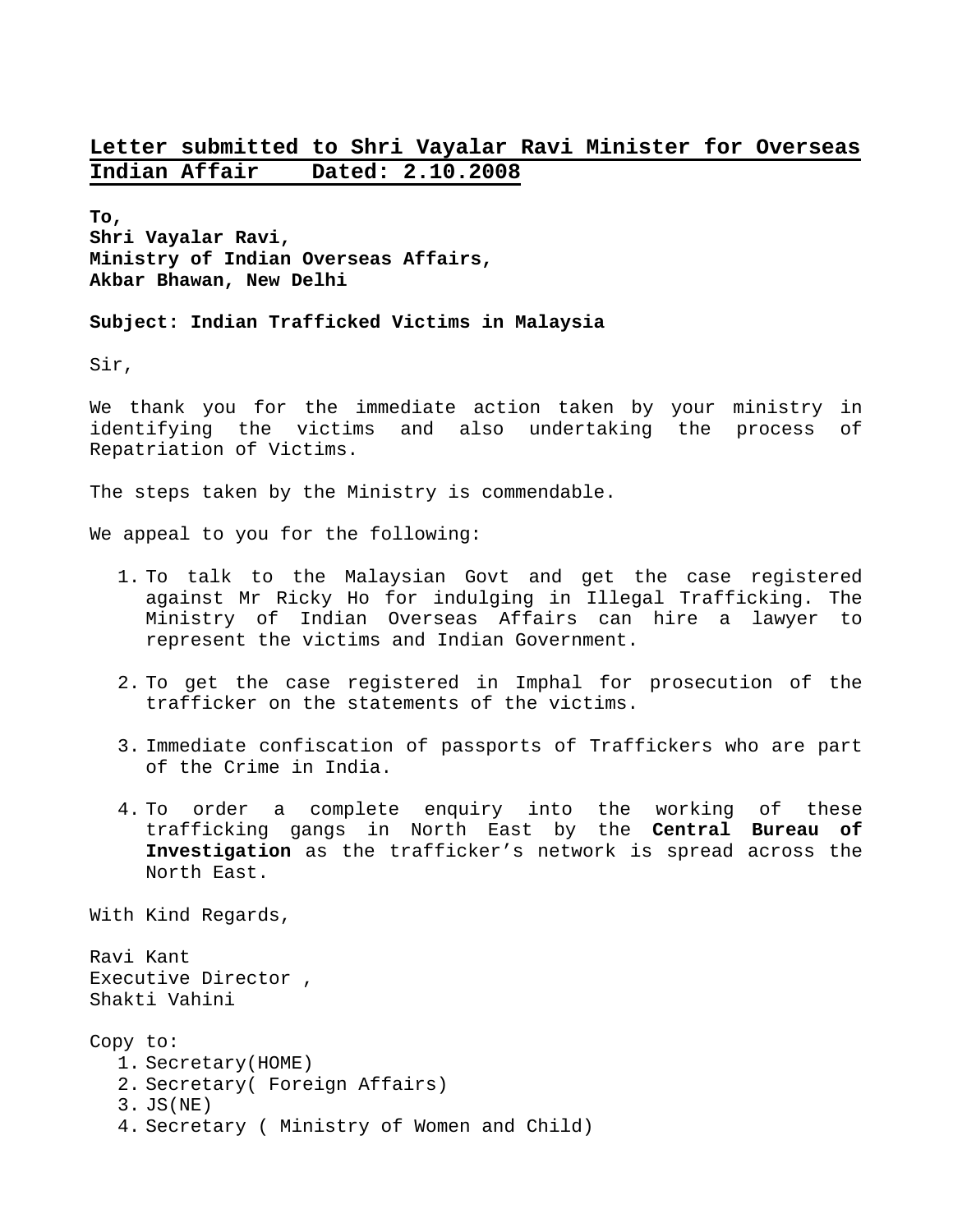- 5. Director (CBI)
- 6. Chief Secreatry and DGP of Nagaland, Meghalaya, Manipur, Mizoram, Assam,Tripura and Arunachal Pradesh.

#### **Appeal to Malaysian Ambassador by North East Support Centre & Helpline**

B-123, 2nd Floor, Amar Colony, Lajpat Nagar IV, New Delhi 110024.

For Immediate Release

#### *Appeal for Urgent Intervention for Safe Repatriation of Five North East Trafficked girls from Malaysia*

Delegation Met Malaysian High Commission, National Commission for Women and Union Minister of Tribal Affair

New Delhi, September 30, 2008 (North East Support Centre & Helpline)

Public Affair National Secretary of All India Christian Council Dr. Sam Paul led a delegation to Malaysian High Commission, New Delhi and National Commission for Women on Monday and to Tribal Affair Union Minister on Tuesday to seek the urgent intervention for safe repatriation of five North East trafficked girls in Malaysia.

The delegation includes New Delhi based Human Rights Activist Madhu Chandra, who is also the Regional Secretary of All India Christian Council and Spokes Person of North East Support Centre & Helpline along with Advocate Ms. Lansinglu Rongmei, the President of North East Support Centre & Helpline.

National Commission for Women assured to seek help from the Ministry of External Affair to look into the matter and act accordingly. Malaysian High Commission has also assured the delegation to do all possible after hearing from the Indian counter part.

NE Support Centre & Helpline has contacted the Christian pastor under whose care; the five trafficked girls have taken shelter in Kuala Lampur. NE Support Centre & Helpline is reported of their safe under the care of pastor and his family.

One of the victims told NE Support Centre & Helpline over the phone tonight, "I and my four friends from Manipur were taken to Singapore with the promise of job and latter taken to Kuala Lampur by the agents and forced to work in a bar illegally." She further says, "We managed to escape from the clutches of those agents who have trafficked us and we went to Indian High Commission at Kuala Lampur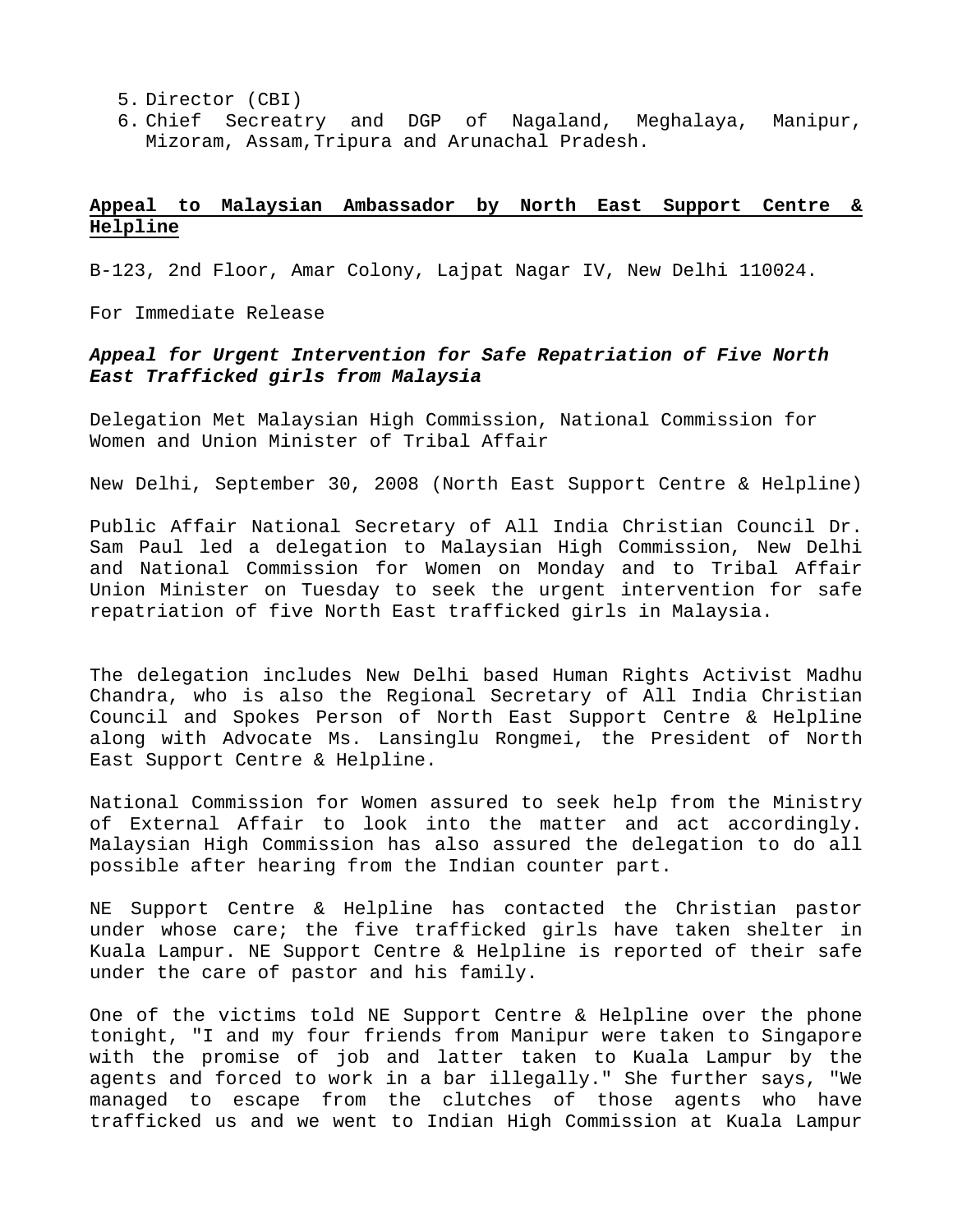to seek help but the Commission asked the pastor to keep us under his shelter."

Earlier, the Outer Manipur constituency MP, Mr. Mani Charanamei has written to External Minister Shri. Parnab Mukherjee about those trafficked girls and sought help from the ministry.

In connection to the alarming issue of human trafficking, targeting the young women from different parts of North East India, Madhu Chandra says, "The public of the region, particularly the youngsters and guardians must be sensitized about different groups and individuals offering the easy jobs and make ascertain of their genuiness."

Ms. Lansinglu Rongmei also urged the state governments of North Eastern States to alert the public awareness and security machineries to take up steps to prevent from further human trafficking.

Dr. Sam Paul urged the Malaysian High Commission to keep loop on those agencies operating human trafficking in different cities and towns of North Eastern states. "Other South Asia High Commissions in India will also be alerted about human trafficking agents based in the region," says Dr. Paul.

North East Support Centre & Helpline ([www.nehelpline.net](http://www.nehelpline.net/)) is combined initiative of various human rights activists, social workers, students, journalists and lawyers seeking to prevent harassment and abuses meted out to women, North East People and tribal communities of different states.

#### **Update from Nagaland by Kinderson Pamei to Shri Ravi Kant Date : 27.09.2008**

Re: UPDATE on NE From: **Rights Pamei** ([pamei.rights@gmail.com](mailto:pamei.rights@gmail.com))

Sent: 27 September 2008 16:53PM

To: shaktivahini@yahoo.co.in

Dear Ravi,

Thank for this email. I just come back to Imphal from my home town, Tamenglong where internet access is not available and event mobile connection is poor. I could not communicate properly on time.

Yes. I have been informed that Mr. Phillip Gangmei was arrested by Tamenglong Police Personnel from Imphal. He has been questioned at Lamphel Police Station, Imphal West, and reprimanded to police till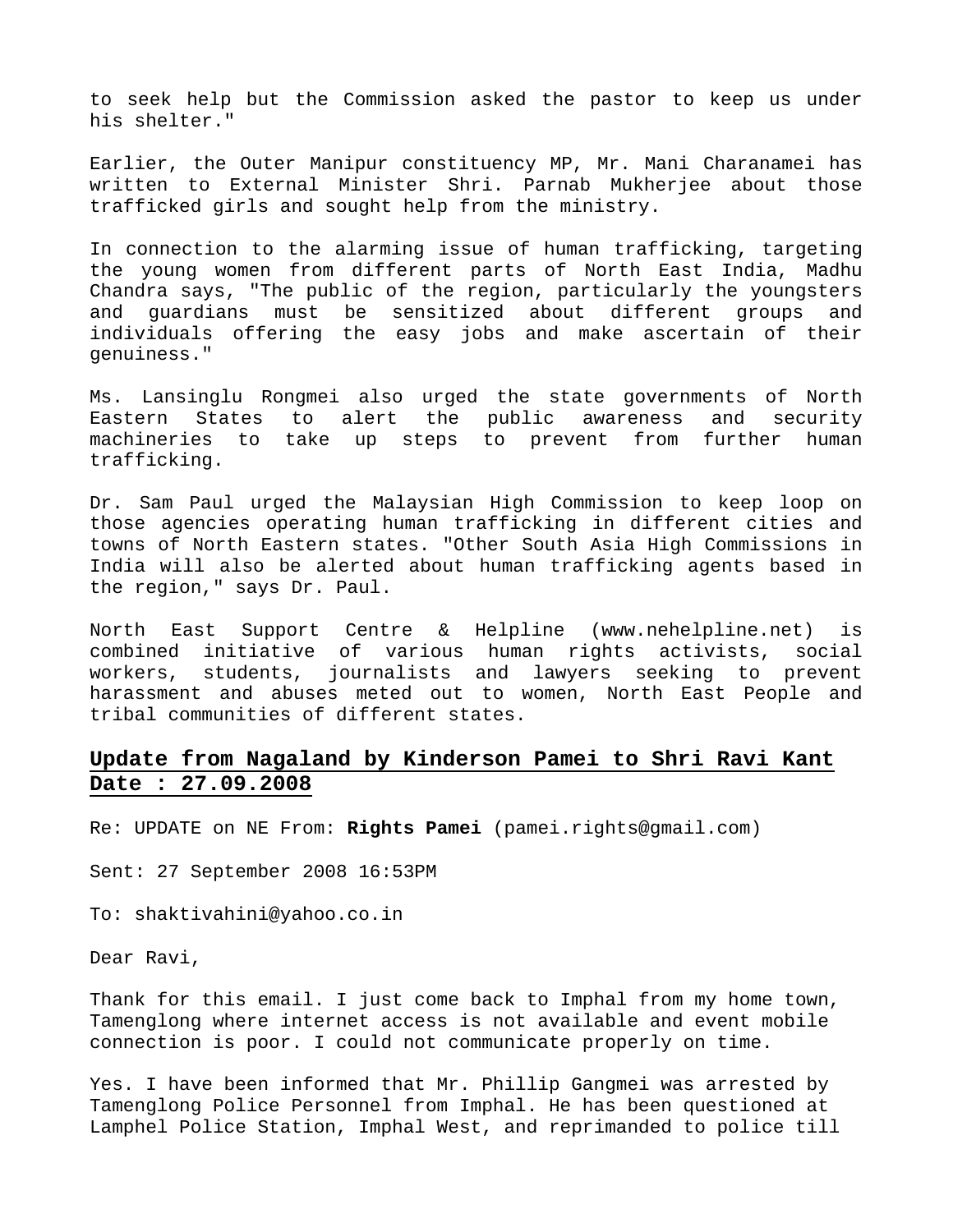27 September 2008.

In meantime, have any written responses from Ministries of MEA, MHA, DONER etc? If so kindly let have a xerox or scanned copies of the same. Also please a copy each of our application to the ministries and press statment.

I am going to discuss this matter with student our community student tomorrow for the future course of action.

Best regards, Kinderson Pamei

#### **On Thu, Sep 25, 2008 at 8:58 PM, Shakti Vahini <shaktivahini@yahoo.co.in> wrote:**

Dear Kinderson Pamei,

GREETINGS FROM SHAKTI VAHINI.

THE LATEST UPDATE IS THAT MINISTRY OF INDIAN OVERSEAS AFFAIRS HAS TAKEN COGNIZANCE OF THE MATTER AND HAS ISSUED AN ENQUIRY .

SHRI J PANDA (Jt Secretary) IS LOOKING AFTER THE MATTER AT MINISTRY OF INDIAN OVERSEAS AFFAIRS

I am attaching all e mail and news reports .Please let me know the name of the person arrested or the Police Station where it has been done.

With Kind Regards,

Ravi Kant

#### **From Secretary Home the File was sent to Joint Secretary ( North East) Dated: 23.09.2008**

To JS(NE)

Sir,

As the subject matter of the said e-mail concerns your division, as desired, the same is forwarded for appropriate action.

O/o JS(C&PG)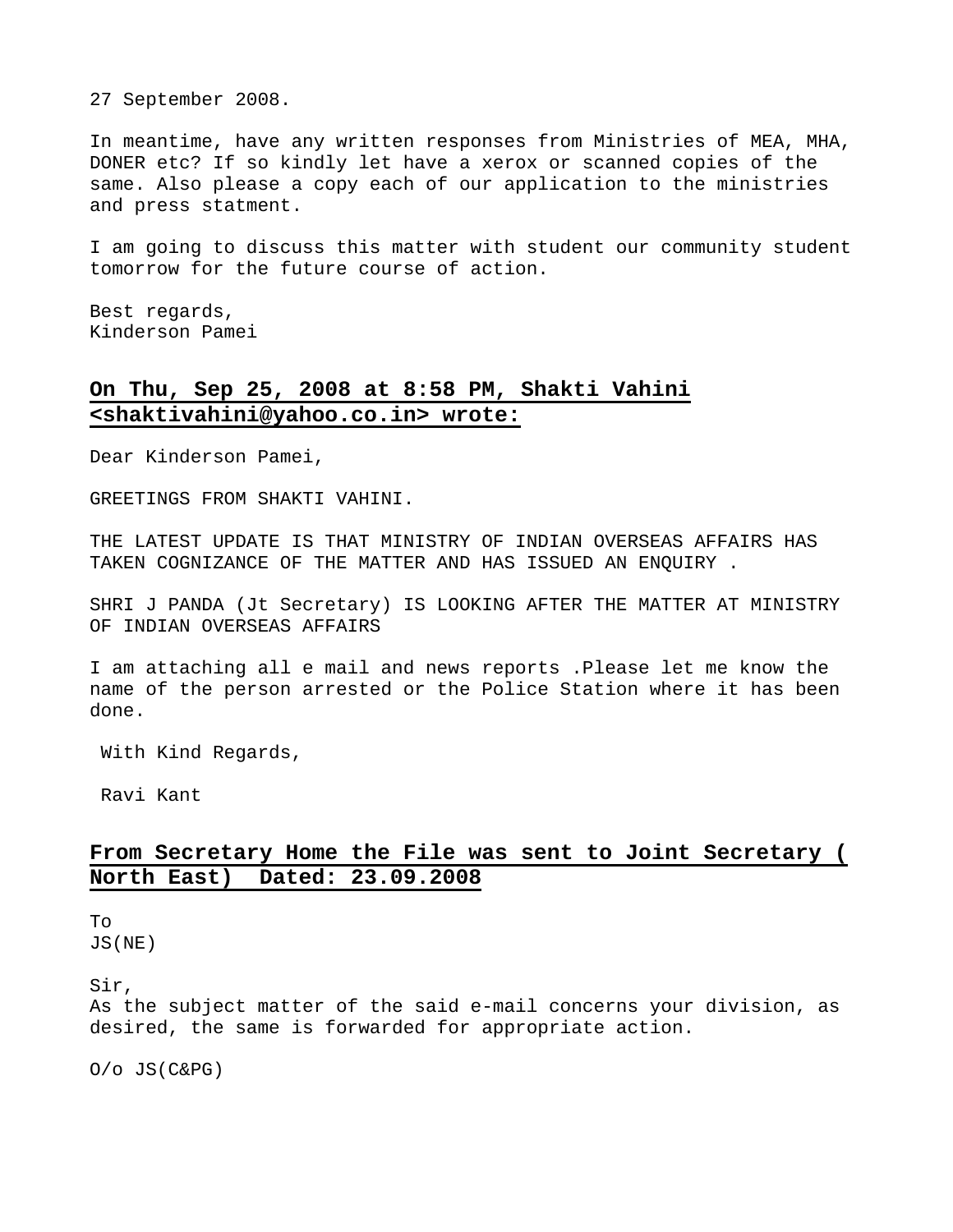#### **PETITON SUBMITTED TO SHRI VAYALAR RAVI FOR INTERVENTION AND URGENT INVESTIGATION INTO THE TRAFFICKING RACKET Dated : 23 September 2008**

----- Original Message ----- From: Shakti Vahini <shaktivahini@yahoo.co.in>

Date: Tuesday, September 23, 2008 1:21 pm

Subject: Request for investigation into Trafficking Racket

To: minister@moia.nic.in

Cc: Pamei.rights@gmail.com, jsfs@moia.nic.in, dirss@moia.nic.in, jscpg-mha@nic.in, dirpg-mha@nic.in, msaiyar@hotmail.com, secydoner@nic.in, rajendra.mishra@nic.in, secy.wcd@sb.nic.in, ea.wcd@nic.in,

To, Shri Vayalar Ravi, Honorable Minister for External Affairs, Ministry of Overseas Indian Affairs, Akbar Bhawan , Chanakyapuri, New Delhi

**Sub: Trafficking Racket Racket in the North East** 

Sir,

We would like to draw your kind attention on an e mail received by us from Malaysia . which has been sent to us by Kinderson Pamei Coordinator NPMHR (South) , Cell no. 9436728686 / 9856242498 , mail: Pamei.rights@ gmail.com.

The Report mentions " I, on behalf of NPMHR Tamenglong, seek you kind intervention for safe repatriation of Jasmine and her four other Indigenous Zeliangrong girls from Tamenglong District of Manipur who have been taken to with the promise of decent job at Singapore by the Singapore based NGOs. However they were transferred to Malaysia and believe to be sold to one club as Kuala Lumpur. I fear that these girls are victims of human trafficking. Detailed information is enclosed for your information and prompt action. The information has been compiled from telephonic conversation. We have also enclosed an email received from Rev. David who is currently assisting the three girls who have escaped from the traffickers. At least 150 Indigenous Women (Children and young women), majority of them are believed to be Zeliangrong Naga Community were recruited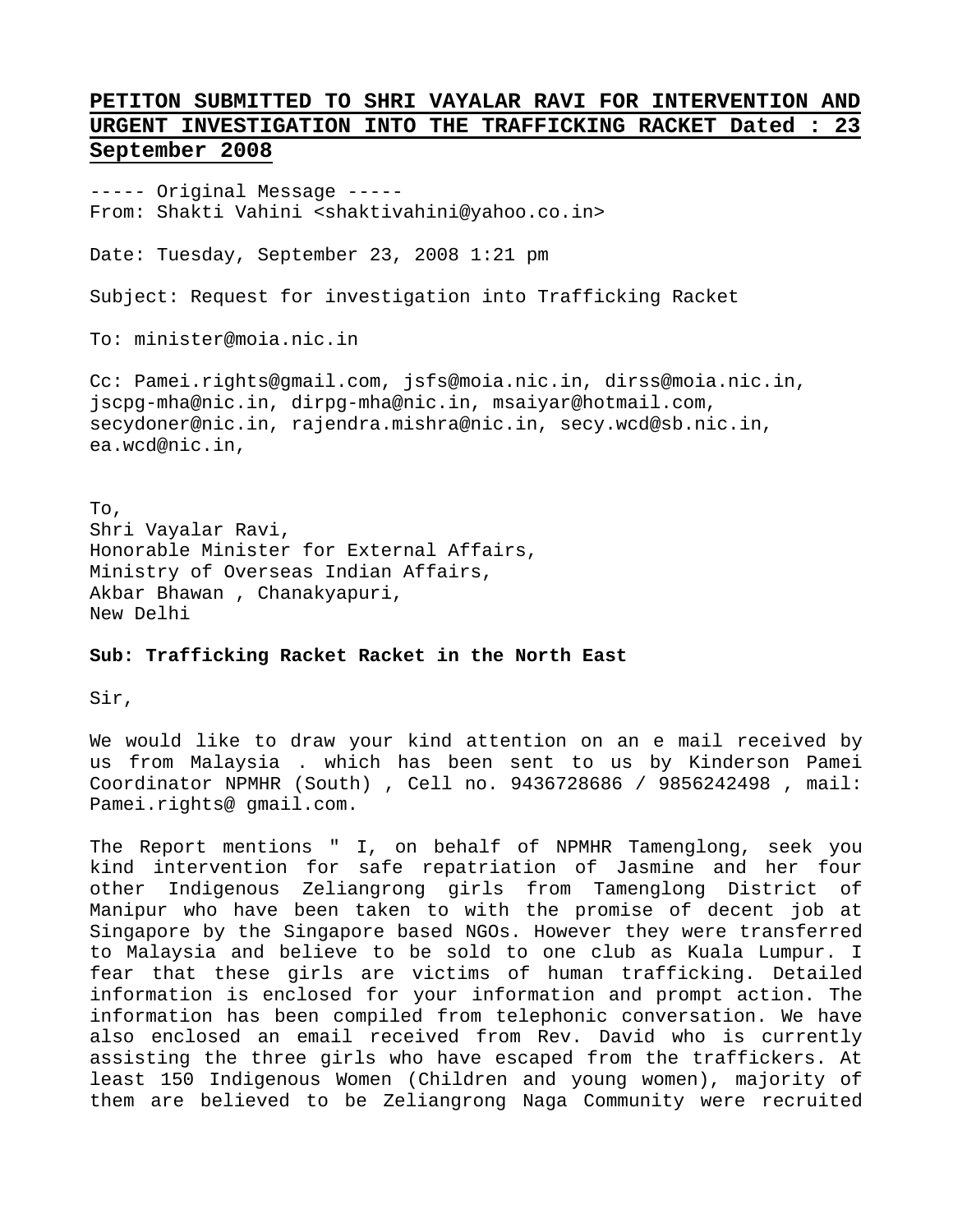with a promise of job at Singapore by Singapore based NGO called Abel and Leo Private Ltd. under the

leadership of Ricky Ho.

Mr. Ho's men are spread over India, Singapore, Malaysia and Philippines(as per out knowledge). In India, his men are scattered around penetrating to even to village level at Dimapur (Nagaland), Manipur, Shillong (Meghalaya), Guwahati (Assam) and Kolkatta (West Bengal). In may be penitent to mention here that five village girls who were newly persuaded with the same promise by the same men Ricky Ho were intercepted on the way to Singaporeat Dimapur." We would request you to investigate the email and take urgent actions so that victims of Human Trafficking can be saved. It is a matter of grave concern that such gangs are operating in the North East. We also request you to start the repatriation of these Five victims.

With Regards,

Ravi Kant

Executive Director 09899699210, 09312599210

#### **Copy to :**

Secretary Ministry of Women and Child, Govt of India Jt Secretary Ministry of Women and Child, Govt ofIndia Secretary, Ministry of DONER Secretary , Ministry of Home Affairs Secretary, Ministry of External Affairs Chief Secretary of Nagaland , Mizoram ,Assam, Meghalaya, Manipur and Tripura

#### **COPY OF E MAIL RECEIVED BY SHAKTI VAHINI FROM ARCHANA TAMANG, UNIFEM**

From: "Archana Tamang" <archana.tamang@gmail.com>

To: "Shakti Vahini" <shaktivahini@yahoo.co.in>

fyi bhaiya...

---------- Forwarded message ---------- From: **anita mathew** <[anita\\_mat142@yahoo.co.in](http://in.mc946.mail.yahoo.com/mc/compose?to=anita_mat142@yahoo.co.in)>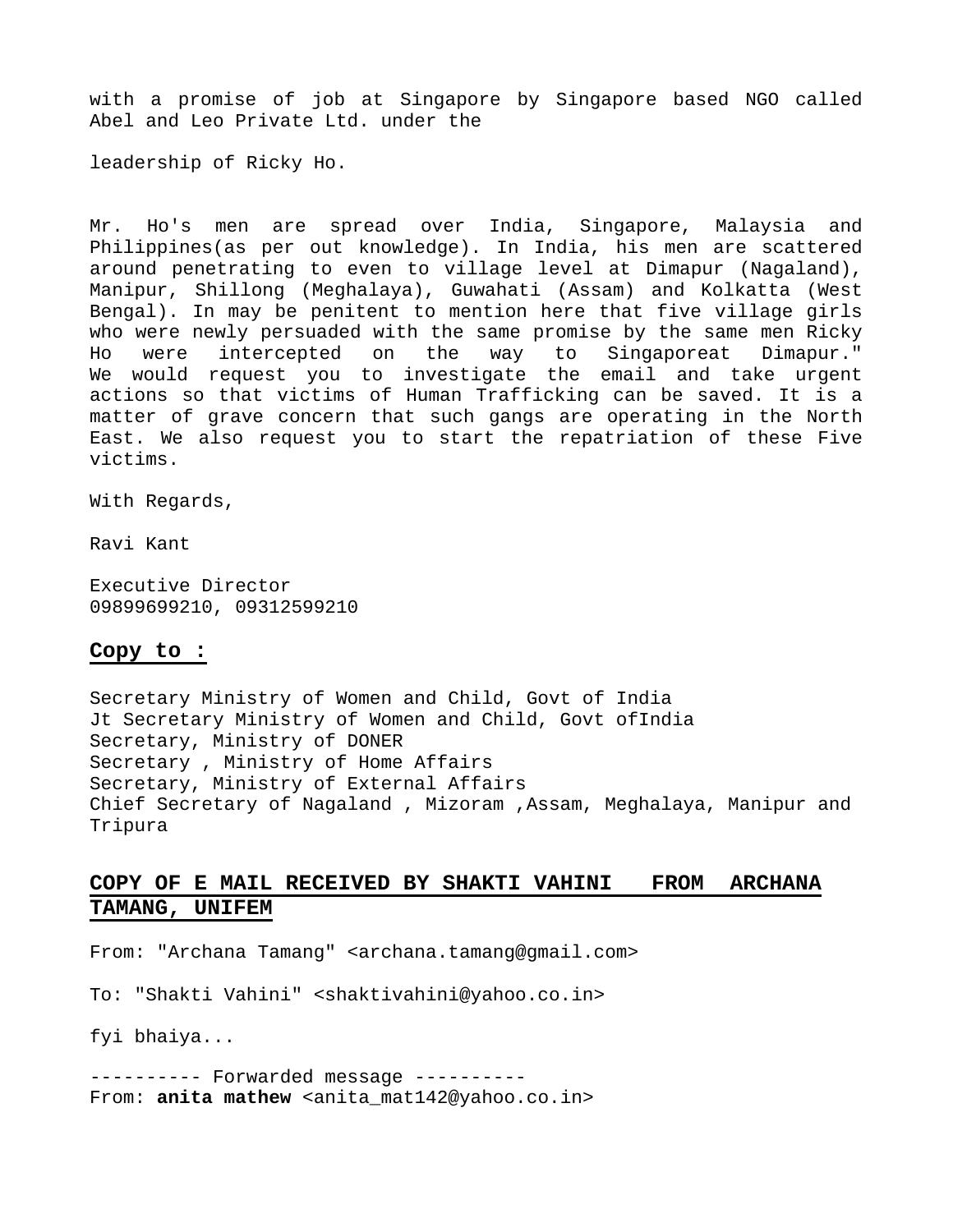#### **COPY OF E MAIL RECEIVED BY ARCHANA TAMANG, UNIFEM**

Date: Wed, Sep 17, 2008 at 6:47 PM Subject: Fw: [invites] Plea for repatriation of girls from Malaysia To: [archana.tamang@gmail.com](http://in.mc946.mail.yahoo.com/mc/compose?to=archana.tamang@gmail.com)

Is there anyone who could help or check this out?? Hope Paras u and the children be fine.

Love Anita

From: alana golmei <alana.golmei@gmail.com> Subject: [invites] Plea for repatriation of girls from Malaysia To: invites@yahoogroups.com Date: Wednesday, 17 September, 2008, 10:48 AM

Dear All,

This mail is from my colleagues who desperately need your intervention.

Regards, Alana

Sir/Madam,

It is with great concern that I, on behalf of NPMHR Tamenglong, seek you kind intervention for safe repatriation of Jasmine and her four other Indigenous Zeliangrong girls from Tamenglong District of Manipur who have been taken to with the promise of decent job at Singapore by the Singapore based NGOs. However they were transferred to Malaysia and believe to be sold to one club as Kuala Lumpur. I fear that these girls are victims of human trafficking. Detailed information is enclosed for your information and prompt action. The information has been compiled from telephonic conversation. We have also enclosed an email received from Rev. David who is currently assisting the three girls who have escaped from the traffickers. At least 150 Indigenous Women (Children and young women), majority of them are believed to be Zeliangrong Naga Community were recruited with a promise of job at Singapore by Singapore based NGO called Abel and Leo Private Ltd. under the leadership of Ricky Ho.

Mr. Ho's men are spread over India, Singapore, Malaysia and Philippines (as per out knowledge). In India, his men are scattered around penetrating to even to village level at Dimapur (Nagaland),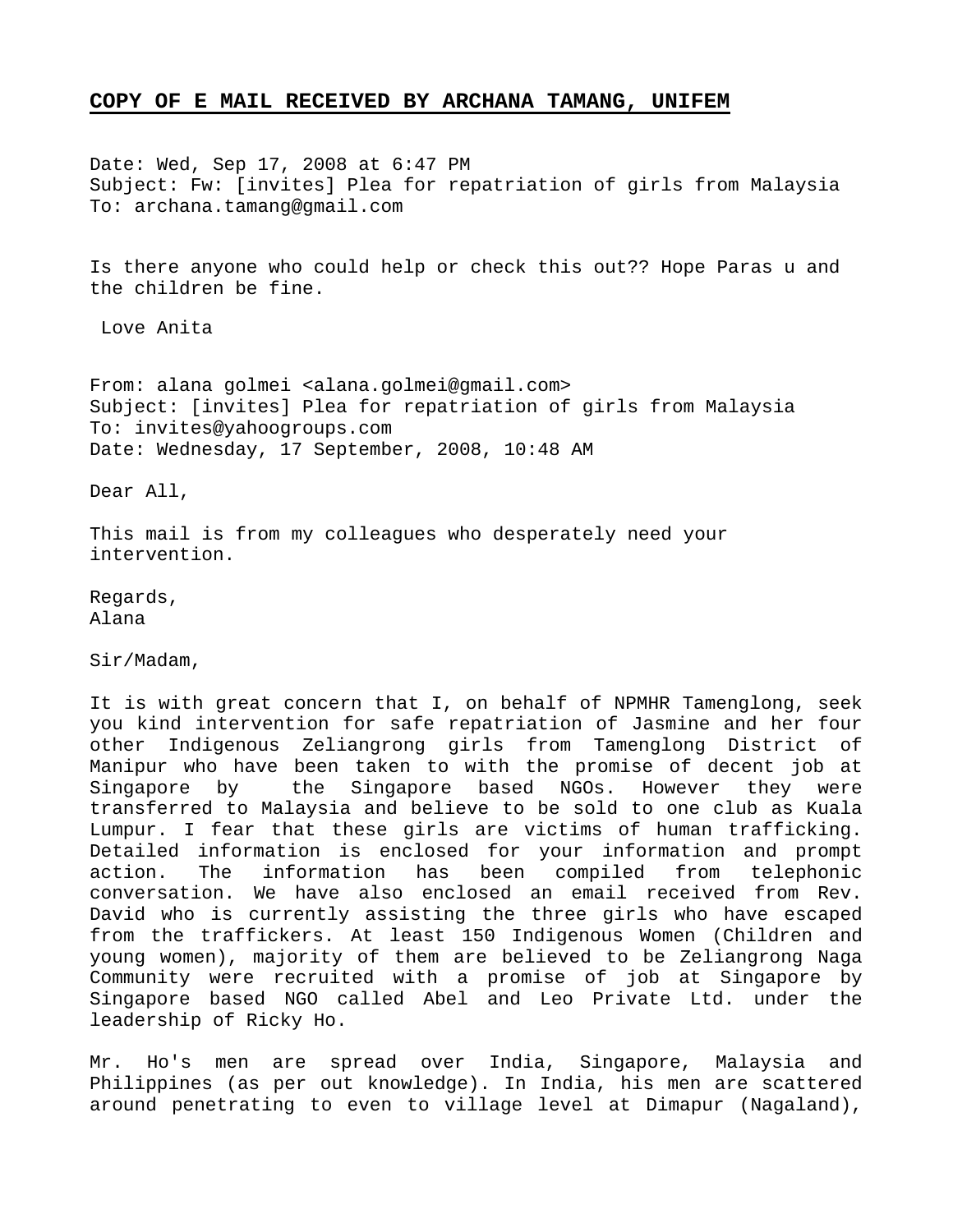Manipur, Shillong (Meghalaya), Guwahati (Assam) and Kolkatta (West Bengal).

In may be penitent to mention here that five village girls who were newly persuaded with the same promise by the same men Ricky Ho were intercepted on the way to Singapore at Dimapur.

The detailed is appended. In solidarity,

Kinderson Pamei

Coordinator NPMHR (South) Cell no. 9436728686 or 9856242498 Email: Pamei.rights@ gmail.com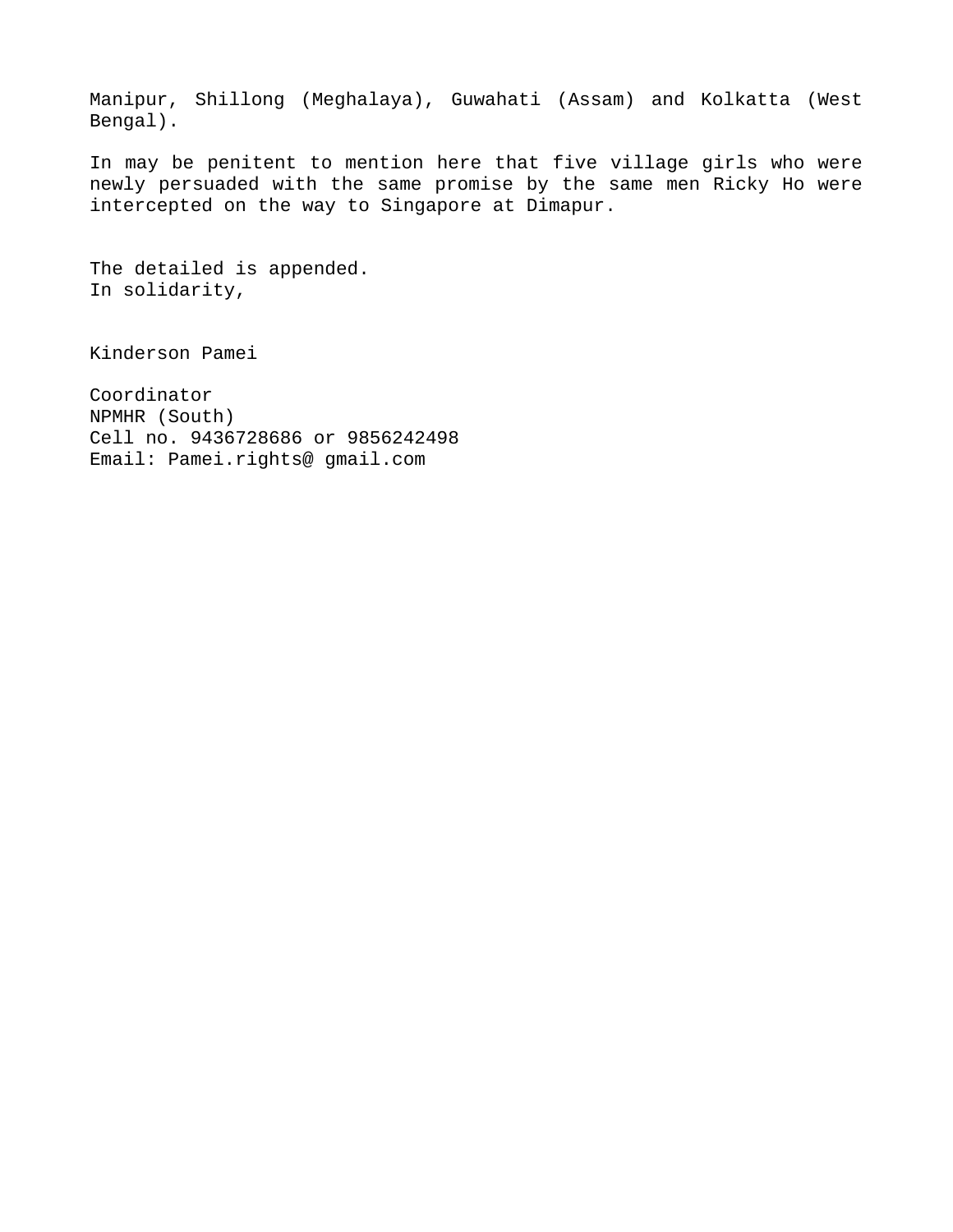#### **ASSAM TRIBUNE**

## **2.10.2008**

#### National women panel notice to Nagaland Govt

#### Spl correspondent

 NEW DELHI, Oct 1 – Even as pressure on the Centre is mounting to act, a delegation of human rights activists called on the Malaysian High Commission and the National Commission for Women to intervene for safe repatriation of the trafficked Naga girls. In a significant development, taking suo-moto cognizance of reports and editorial in *The Assam Tribune*, the National Commission for Women has issued notices to Nagaland Government on the issue of illegal trafficking of women.

Meanwhile, a delegation led by Public Affair National Secretary of All India Christian Council, Dr Sam Paul led a delegation to Malaysian High Commission, and National Commission for Women on Monday seeking the urgent intervention for safe repatriation of five North East trafficked girls in Malaysia. The delegation also called on the Union Tribal Affair Minister, PR Kyandiah on Tuesday.

The delegation included regional secretary of All India Christian Council and spokesperson of North East Support Centre and Helpline, Madhu Chandra, and the president of North East Support Centre and Help line advocate Lansinglu Rongmei.

The spokesman said National Commission for Women assured to seek help from the Ministry of External Affair to look into the matter and act.

Malaysian High Commission has also assured the delegation to do all possible after hearing from the Indian counterpart.

Madhu Chandra said they contacted the Christian pastor under whose care the five trafficked girls have taken shelter in Kuala Lampur. One of the victims told NE Support Centre & Helpline over the phone that she along with four of her friends from Manipur were taken to Singapore with the promise of job and latter taken to Kuala Lampur by the agents and forced to work in a bar illegally.

"We managed to escape from the clutches of those agents, who have trafficked us and we went to Indian High Commission at Kuala Lampur to seek help but the Commission asked the pastor to keep us under his shelter," the girls were quoted as having complained by the spokesman.

Meanwhile, Outer Manipur MP, Mani Charanamei has also taken up the issue with External Affairs Minister, Pranab Mukherjee and sought his help.

"The public of the region, particularly the youngsters and guardians must be sensitised about different groups and individuals offering the easy jobs and ascertain their genuinness," Madhu Chandra.

The North Eastern States have been urged to alert the public and security machineries to take steps to prevent human trafficking, added Rongmei.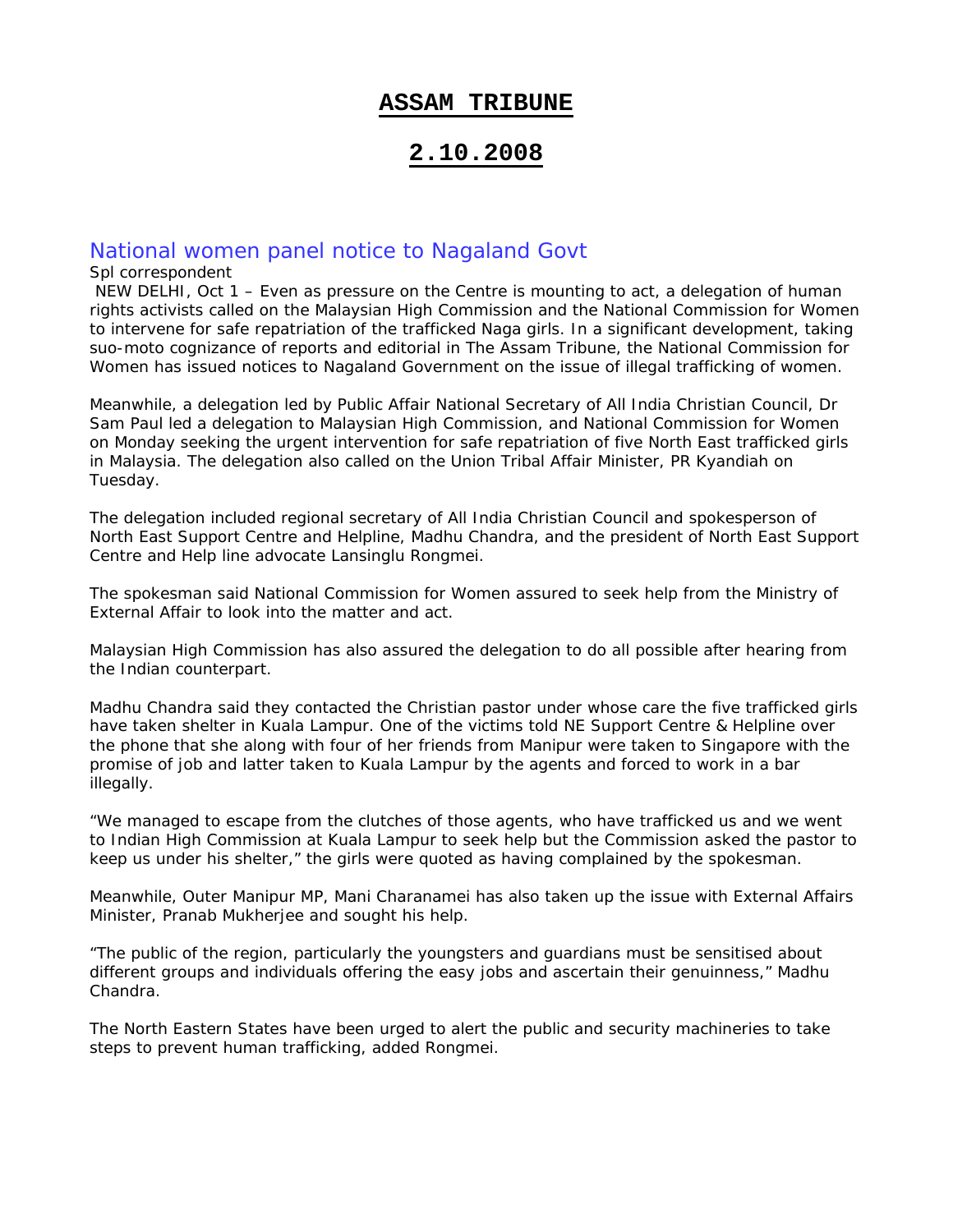## **ASSAM TRIBUNE**

## NE girls sold to Malaysian night clubs

Special Correspondent

NEW DELHI, Sept 23 – A major incident of trafficking of girls from Northeast has come to light with reports by a Singapore-based NGO of hapless girls being sold to night clubs in Malaysia sending alarm bells ringing.

Shakti Vahini, an NGO, today released letters written by Kinderson Pamei, coordinator of Naga People's Movement for Human Rights (NPMHR) to Minister for Overseas Indian Affairs Vayalar Ravi. The organisation has urged the minister to investigate the matter and take urgent actions so that victims of human trafficking could be rescued.

The NPMHR has sought safe repatriation of Jasmine and her four other indigenous Zeliangrong girls from Tamenglong district of Manipur. They were allegedly taken to Malaysia with the promise of decent job at Singapore by NGOs based in the country. However they were taken to Malaysia and were suspected to have been sold to one club in Kuala Lumpur. "I fear that these girls are victims of human trafficking," Pamei said.

The human rights body received an email from Rev. David, who is currently assisting the three girls who have escaped from the traffickers. At least 150 indigenous women, including children, majority of whom are believed to be Zeliangrong Nagas, were recruited with a promise of job at Singapore by the NGO called Abel and Leo Private Limited, which is believed to be headed by one Ricky Ho.

It was alleged that Ho's agents have spread out across the country and have reached villages near Dimapur, Manipur, Shillong, Guwahati and Kolkata.

Fortunately, five village girls who were taken by Ho's men were intercepted on the way to Singapore at Dimapur, the NGO said.

The NE States, along with North Bengal, have emerged as hot spots for human traffickers, who lure innocent women and children even boys with promises of jobs outside the region. However, this is perhaps the first instance of traffickers making inroads into interior of the Hill State's and taking girls abroad.

The rising trend of human trafficking has forced most of the NE States to appoint senior police officials as nodal officers to coordinate with NGOs to check the menace.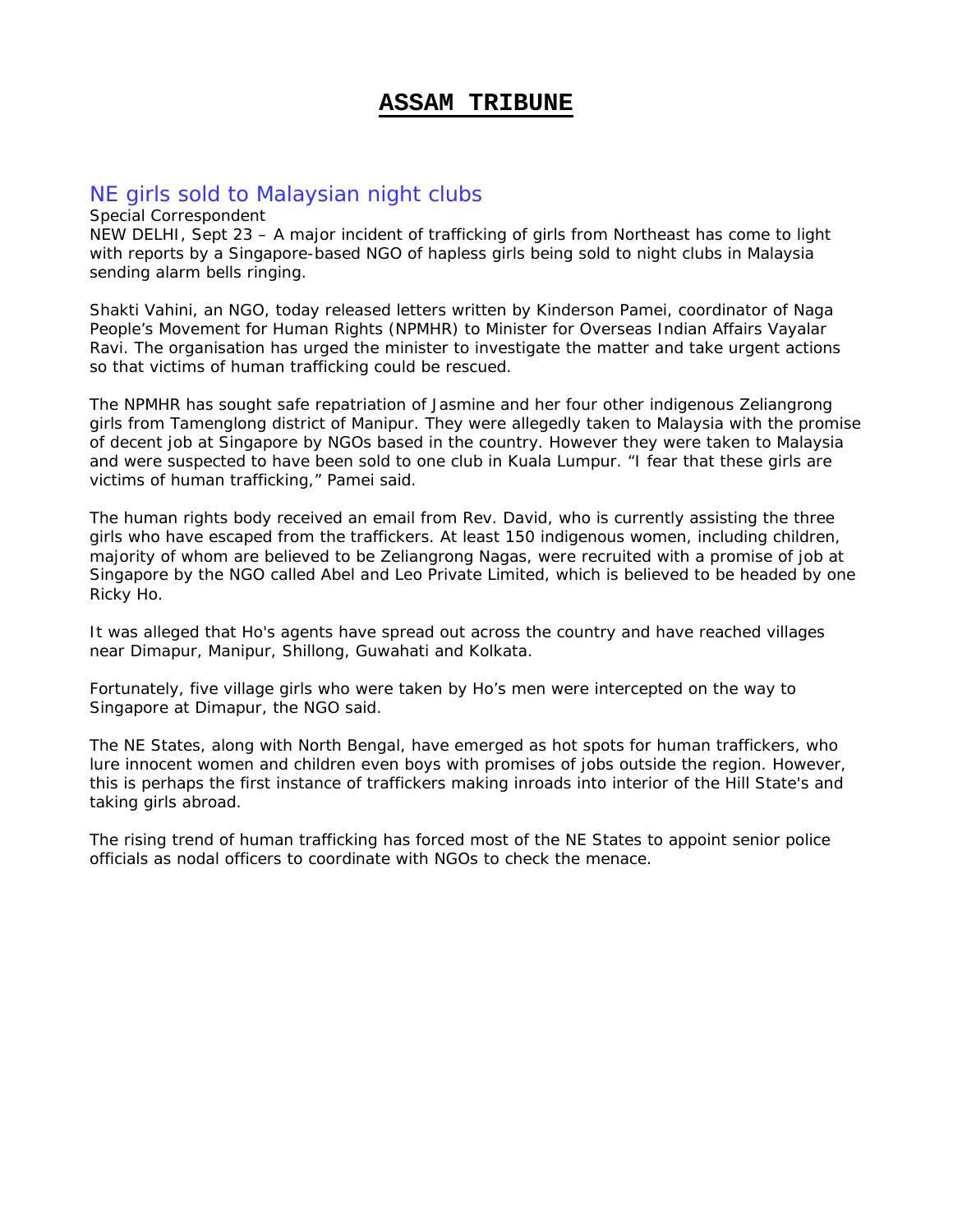#### **ASSAM TRIBUNE**

## **Trafficked girls sheltered in destitute home**

SOBHAPATI SAMOM

IMPHAL, Sept 30 – Pinky Rongmei (name changed) left her home at Khonjaron village in Manipur's most backward district Tamenglong with the hope that she would earn for her family. Her ignorant parents also agreed to the proposal and let her go abroad with some other village girls.

But all of a sudden their dream turned into a nightmare. Now, hapless Pinky and four of her companions – all Zeliangrong Naga girls – were taking shelter at a destitute home near Indian Embassy in Kuala Lumpur (Malaysia) after they reportedly escaped from the clutches of "some agents" who tried to sell them off to a night club there.

"We want to return home without delay, will it be possible?". This was conveyed by one of the stranded girl in a telephonic conversation with Kinderson Pamei, a Tamenglong based local NGO leader on Monday. These girls had been taken to Singapore in early part of this year, by an NGO called Abel and Leo Private Limited headed by one Ricky Ho, on the promise of house-keeping iobs.

So, around 150 indigenous girls from Manipur were reportedly recruited, sources said. Parents and NGO leaders back home in Manipur also want safe return of their daughters with the Central Government's intervention, besides booking all the involved "culprits" immediately.

Meanwhile, Tamenglong police, while registering a case, had so far arrested one Philip Gangmei of Sibilong village on September 23 following complaints from the parents. On the other hand, Kinderson, who is the chairperson of the Child Welfare Committee of the district told *The Assam Tribune* that they're trying their best to bring back the stranded girls home. Officials of the Ministry of Home Affairs also assured us for security cover, he added.

"However, we need to clear overstay fee of around Rs 7,000 each to Malaysian Government" he said. So far, there is no assistance from either the State as well as the Central Government, laments Panti Gonmei, President of Ruangmeilu Phuam, an apex body of Zeliangrong women in Assam, Manipur and Nagaland in an interaction with this correspondent today.

The local agents who indulge in this 'racket'(human trafficking), taking advantage of lack of awareness and socio economic condition, took "manipulative consent" of the girls as well as their respective families, she adds. "We don't know anything, we let her go in the hope of getting some financial support in our family", father of Pinky said. Like him, parents of other girls who were presently stranded abroad also shared similar accounts.

"We did not get anything from their earning – instead we're told to send some more amount for their return; from where we'll get the money", laments the mother of another victim. The girls were forced to work whole day but denied their pay saying they're adjusting it with the previous expenditure on their journey to Malaysia.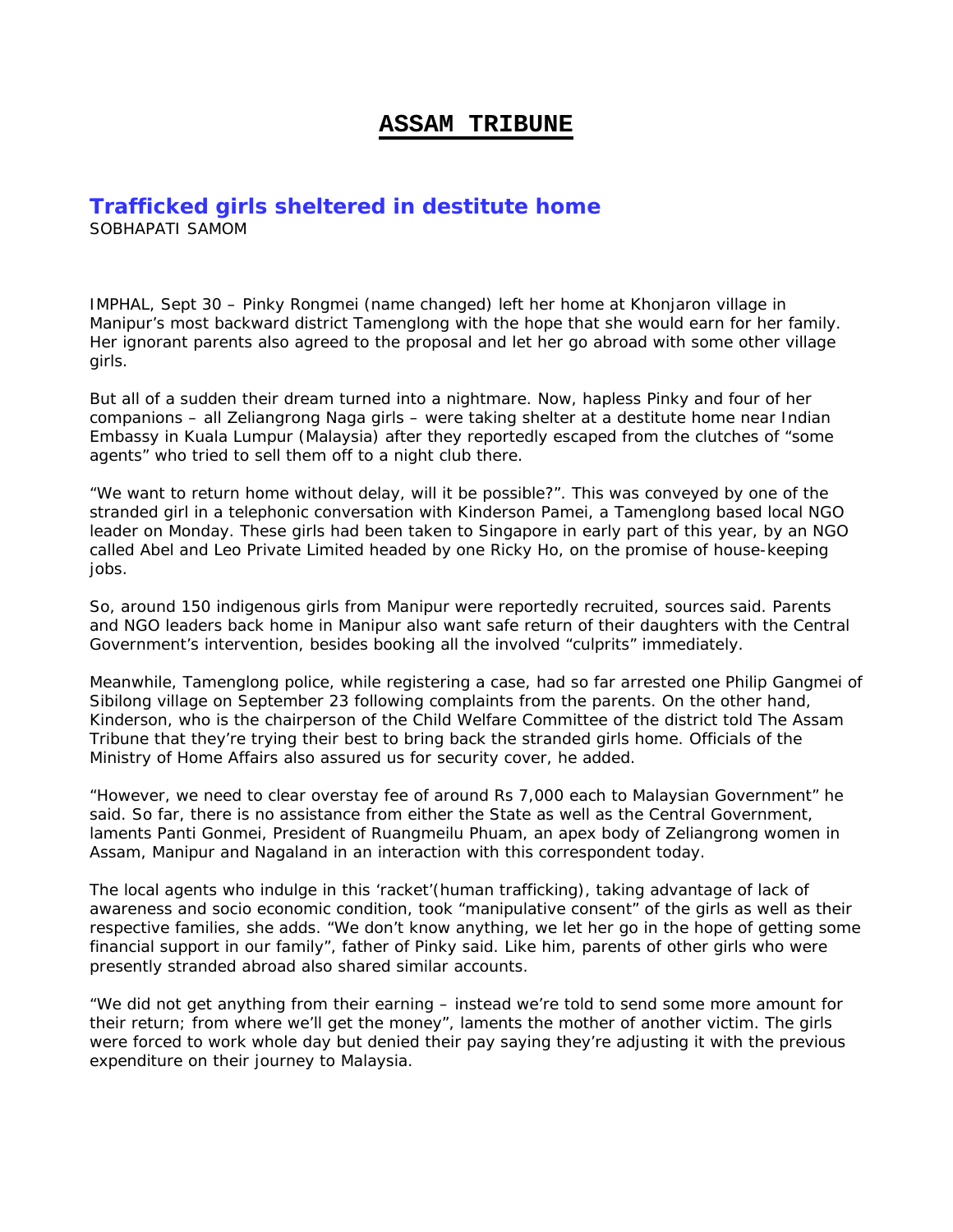## **Women trafficking ASSAM TRIBUNE**

An NGO has brought to the fore yet another case of human trafficking involving women from the north eastern region of the country. What has come as a great shock is the fact that a number of girls from the region have been sold to the night clubs in Malaysia. The selling of the girls from the region would have been kept under wraps had not three girls managed to flee from the clutches of the human traffickers. The incident has serious implications for the region as the involvement of international rackets of human traffickers in the region has come to light. Most of the victims were lured away with the promise of securing them good employment prospects abroad. It has also surfaced that around 150 indigenous women, including children majority of whom are believed to be Zeliangrong Nagas, were recruited by a group alluring them with jobs in Singapore. The group is believed to have spread its tentacles in the interior villages near Dimapur, Shillong, Guwahati and in parts of Manipur. Considering the gravity of the situation the Central Government should take up the incident on a priority basis and investigate the matter. Coordinating with the Malaysian authorities the Government should initiate steps to rescue the hapless victims and take action against the criminals.

So far as the north eastern region is concerned, it has always been targeted by the human traffickers. Taking advantage of poverty, illiteracy and unemployment, the human traffickers conjuring up dreams of a bright future have been successfully carrying out their nefarious activities. It's an irony that in spite of the clamour raised in different quarters of the State, there is no stopping of this criminal activity, which is being carried on with impunity. Most of the victims of human trafficking are sold in the red light areas in Siliguri, Delhi, and Mumbai. Though it was generally believed that to cater to the ever-increasing demand in the red light areas was the driving force behind human trafficking; now the focus has shifted to organs trade. It is high time the law enforcing agencies coordinate their activities to tackle the menace of human trafficking head on. The vulnerable areas should be identified and awareness campaigns be conducted with the help of voluntary agencies. A strong vigil by the village elders, NGOs can go a long way in thwarting the activities of the traffickers. A strong deterrent action on the traffickers on a consistent basis would definitely help in containing this crime against humanity.

#### Probe into trafficking of NE girls

#### Spl correspondent

 NEW DELHI, Sept 26 – Responding to pleas for help, the Union Ministry of Overseas Indian Affairs (OIA) has ordered an inquiry into the trafficking of girls from North-east to Singapore and Malaysia. Official sources said the Minister of State for OIA, Vayalar Ravi has ordered an inquiry into reports of girls being trafficked for sex work. A Singapore-based NGO allegedly sold the girls to night clubs in Kaula Lampur.

Sources said the Minister has also alerted Indian embassies in Singapore and Malaysia to look into the complaints.

The Naga Peoples Movement for Human Rights (NPMHR) on the basis of an email from a priest lodged a complaint with the Ministry OIA alleging trafficking of Zeliangrong girls hailing from Tamenglong district in Manipur.

The NGO has been allegedly recruiting girls from Manipur, Guwahati, Kolkata, Dimapur and Shillong. Five girls on their way to Singapore were intercepted and rescued at Dimapur recently, it was alleged.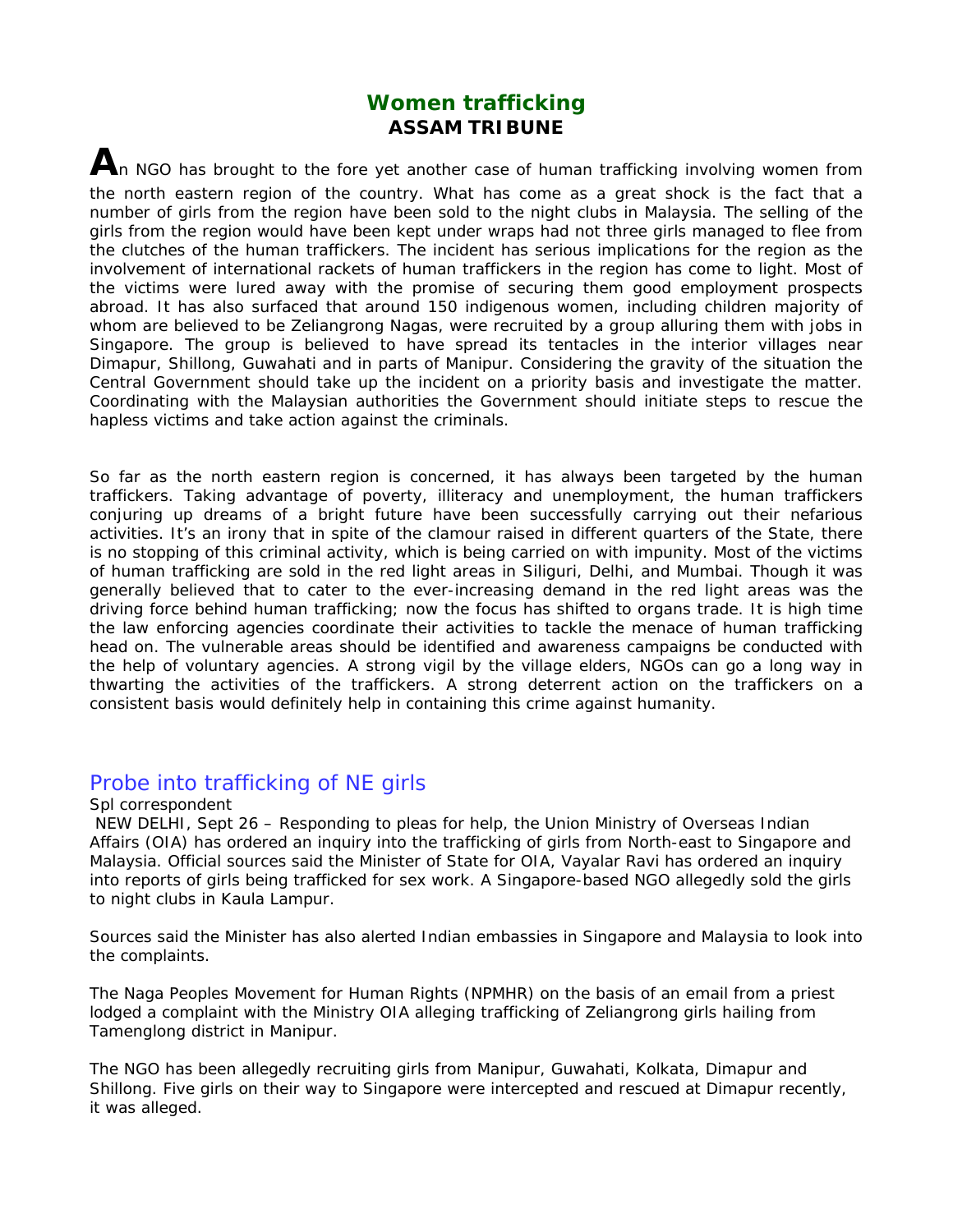## **TIMES OF INDIA 26.09.2008**

North East girls caught in sex racket? Govt orders probe

## *26 Sep 2008, 0235 hrs IST, Himanshi Dhawan,TNN (Times of India)*

NEW DELHI: The government has ordered an inquiry into reports of girls from the northeast being trafficked to Malaysia for sex work. NGOs claimed that as many as 150 girls were reported to have been promised jobs in Singapore but landed up in clubs in Kaula Lampur instead.

The ministry of overseas Indian affairs (OIA) has ordered an inquiry into the reports. "I am looking into the matter. We have also alerted our [embassies](http://timesofindia.indiatimes.com/India/North_East_girls_caught_in_sex_racket_Govt_orders_probe/articleshow/3528699.cms) in Singapore and Malaysia," Vayalar Ravi, OIA minister said. The minister has directed the Protectorate of Emigrants (PoE) officer to track records on the basis of which these girls were taken.

Complaints were received from Naga Peoples Movement for Human Rights (NPMHR) and Shakti Vahini regarding trafficking of girls from Zeliangrong community in Tamenglong district in Manipur. The two NGOs were alerted after three girls escaped from their traffickers in Malaysia and were rescued by a priest. He, in turn, got in touch with NPMHR, Unifem and Shakti Vahini.

Shakti Vahini's executive director Ravi Kant said, "This information only hints at what could be a larger racket of human trafficking from the N-E." While details are not forthcoming, NGOs said that a Singapore-based group was recruiting girls not just from Manipur but Guwahati, Kolkata, Dimapur and Shillong. NGOs also claimed that five girls on their way to Singapore were intercepted and rescued at Dimapur recently.

The N-E has emerged as a source-transit-destination point for trafficking of women and children. The region's proximity to the country's porous borders has made human trafficking from Nepal and Bangladesh easy while girls from Manipur, Nagaland and Assam find their way to Delhi, Mumbai and southeast Asian countries.

Human trafficking, coupled with trafficking of drugs and arms, has left the entire region in turmoil and internal strife. Concerned over the increasing number of fake recruiting agencies, the ministry has planned to strengthen the [Emigration](http://timesofindia.indiatimes.com/India/North_East_girls_caught_in_sex_racket_Govt_orders_probe/articleshow/3528699.cms) Act that will allow authorities to take stringent action against fraudulent agents. The amendments to the legislation are in the pipeline.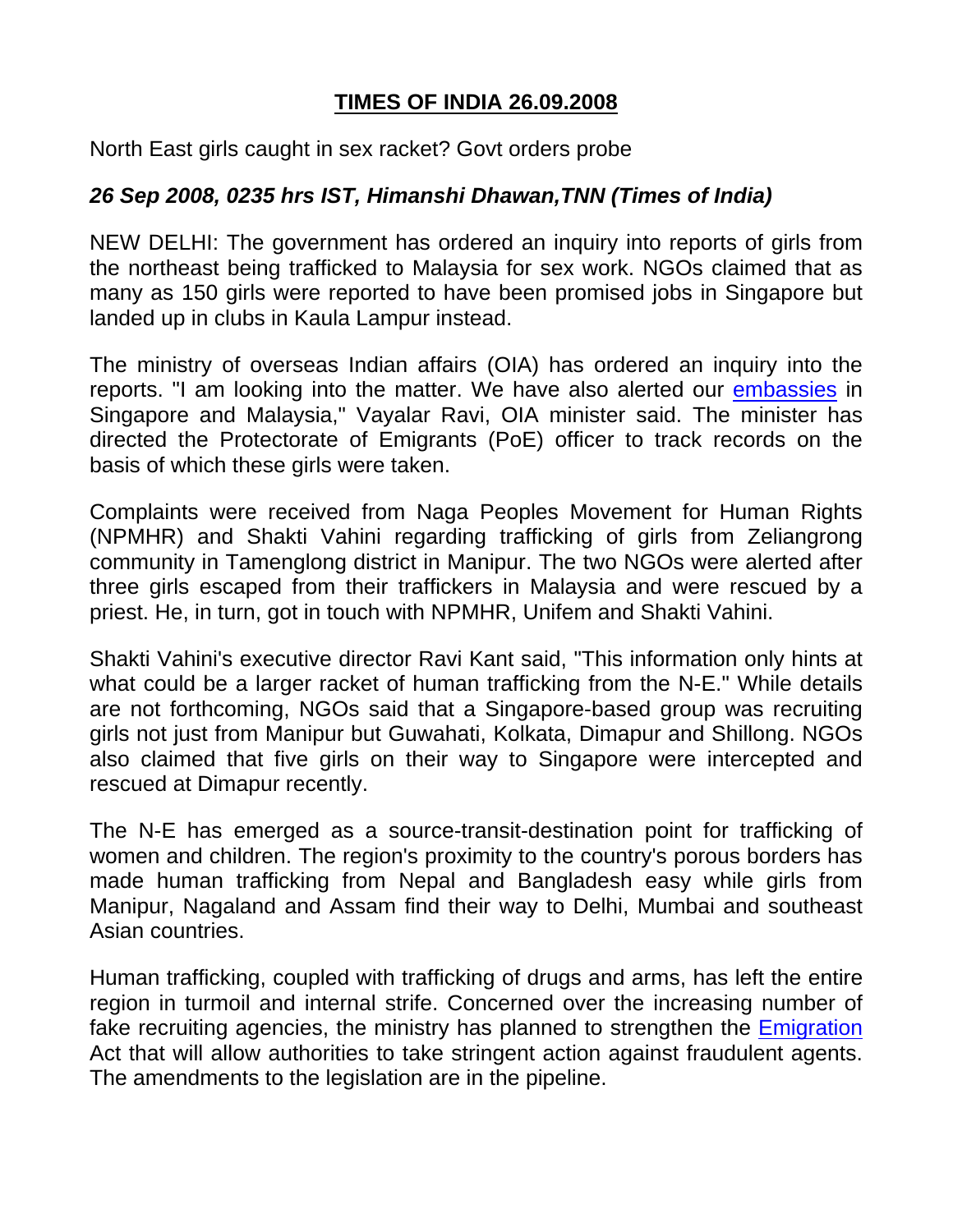## **SHILLONG TIMES**

#### SHILONG TIMES

From Our Spl Correspondent

NEW DELHI: After several reports of girls being trafficked from vulnerable North East to the metropolis, a shocking incident of such international network has come to light, a report by Shakti Vahini, a renowned NGO working in this field, has revealed.

The report said that helpless girls are being sold to night clubs in Malaysia by a Singaporebased NGO sending alarm bells ringing.

Taking cognizance of the seriousness of the report, Naga Peoples Movement for Human Rights (NPMHR), Naga Peoples Movement for Human Rights (NPMHR) has sought the intervention and urgent action of Minister for Overseas Indian Affairs Vayalar Ravi so that victims of human trafficking could be rescued.

According to NPMHR co-ordinator Kinderson Pamei, the organization has sought safe repatriation of Jasmine and four other indigenous Zeliangrong girls from Tamenglong district of Manipur, who were allegedly taken to Malaysia with the promise of job at Singapore by NGOs based in the country.

But instead, they land up in Kuala Lumpur and were suspected to have been sold to a club. The human rights body received an email from Rev David, who is currently assisting the three girls who have escaped from the traffickers.

At least 150 indigenous women including children, majority of whom are believed to be Zeliangrong Nagas were recruited with a promise of job at Singapore by the NGO called Abel and Leo Private Limited. The NGO is believed to be headed by one Ricky Ho, whose agents have spread out across the country and have reached villages near Shillong, Dimapur, Manipur, Guwahati and Kolkatta.

Five village girls, who were taken by Ho's men, were intercepted on the way to Singapore at Dimapur, the NGO said.

The north eastern states along with North Bengal, Bangladesh and Nepal have emerged as hot spots for human traffickers, who lure innocent women and children even boys with promises of jobs outside the region.

However, this is perhaps the first instance of traffickers making inroads into interior of the hill states and taking girls abroad.